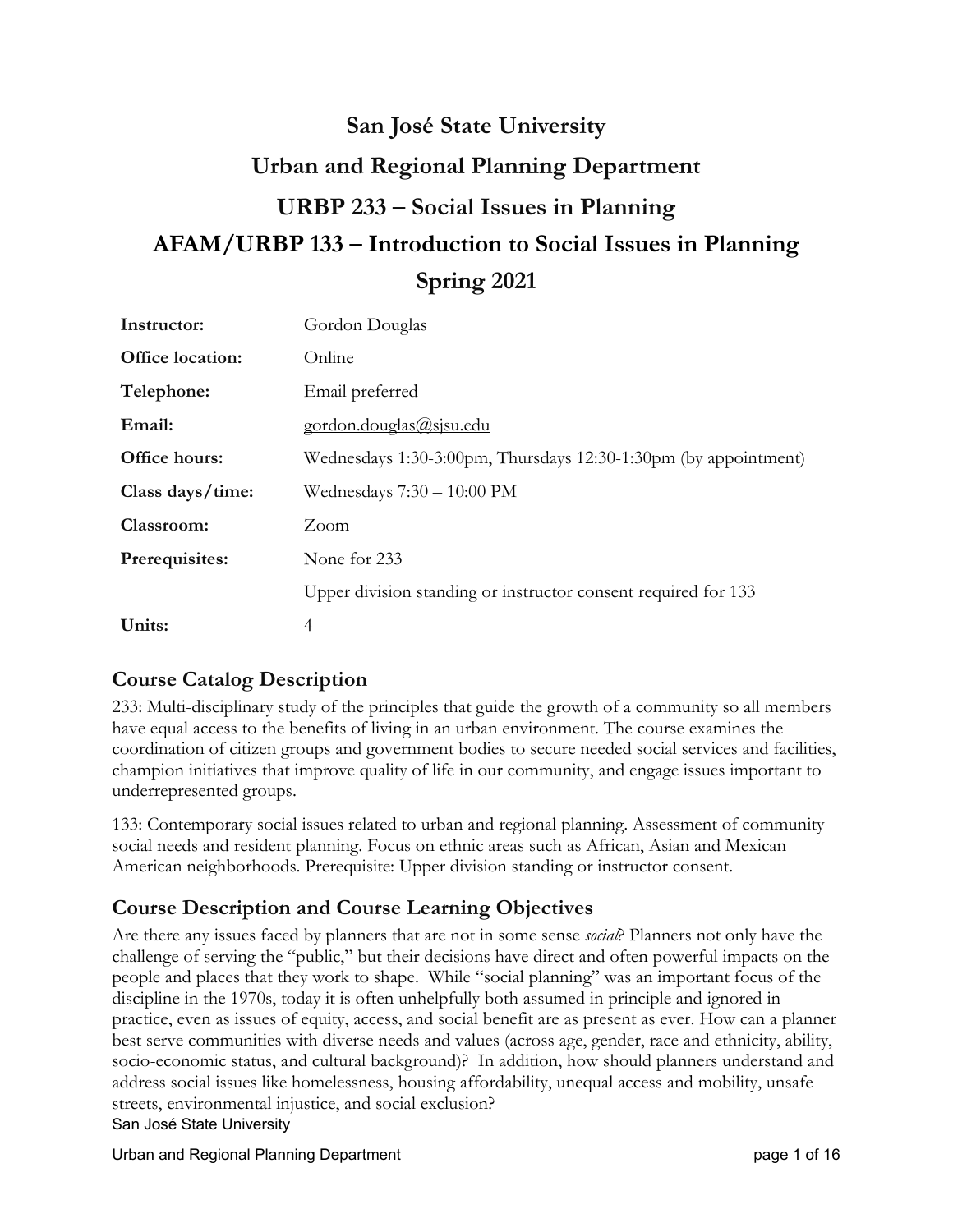The purpose of this course is to put a focus squarely on the social issues inherent to urban planning and development. Through readings, discussion, and an empirical research project, students will gain a foundation in urban social theories and key concepts, and learn how to identify, think through, and address competing planning priorities. Subjects of discussion and analysis include planning for ability, age, gender, and race and issues such as neighborhood identity and environmental justice.

Upon successful completion of the course, students will be able to:

- 1. Incorporate knowledge of different social theories and concepts in critically interpreting the urban planning process and be able to identify how planning and development does or does not account for differences in society and the distinctive needs of different segments of the public.
- 2. Identify and describe variables such as race, age, gender, class, and ability by which people and groups of people may be stratified or segmented, and the distinctive concerns and needs of different groups living and working in the urban environment.
- 3. Conduct empirical research in order to analyze local conditions and develop solutions to particular social problems in urban communities.
- 4. Understand the history of participatory planning and how to conduct respectful and community-engaged plan-making processes in our region.

# **Planning Accreditation Board (PAB) Knowledge Components**

This course partially covers the following PAB Knowledge Components: 1.(a), 1.(b), 1.(d), 1.(e), 2.(a), 2.(c), 2.(e), 3.(a), 3.(b), 3.(c), 3.(d), and 3.(e).

A complete list of the PAB Knowledge Components can be found at https://sjsu.edu/urbanplanning/graduate/masters-in-urban-planning/pab-knowledge.php .

# **Required Course Texts**

I've tried to assign many readings that are available online through the SJSU library or that the library holds in its physical collection. However, we will be reading one wonderful book in its entirety – we'll get to meet the author later in the semester – and it not available through the library.

Fullilove, Mindy Thompson. 2013. *Urban Alchemy: Restoring Joy in America's Sorted Out Cities*. New Village Press, New York.

(\*this book can be purchased directly from the publisher or wherever you prefer to buy or borrow books. **[bookshop.org](http://www.bookshop.org/)** is a great place to buy books online that also supports local, independent bookstores).

Additional required readings are listed in the course schedule below and will be available via the SJSU MLK Library's ebook and ejournal collections, elsewhere online, or distributed as necessary.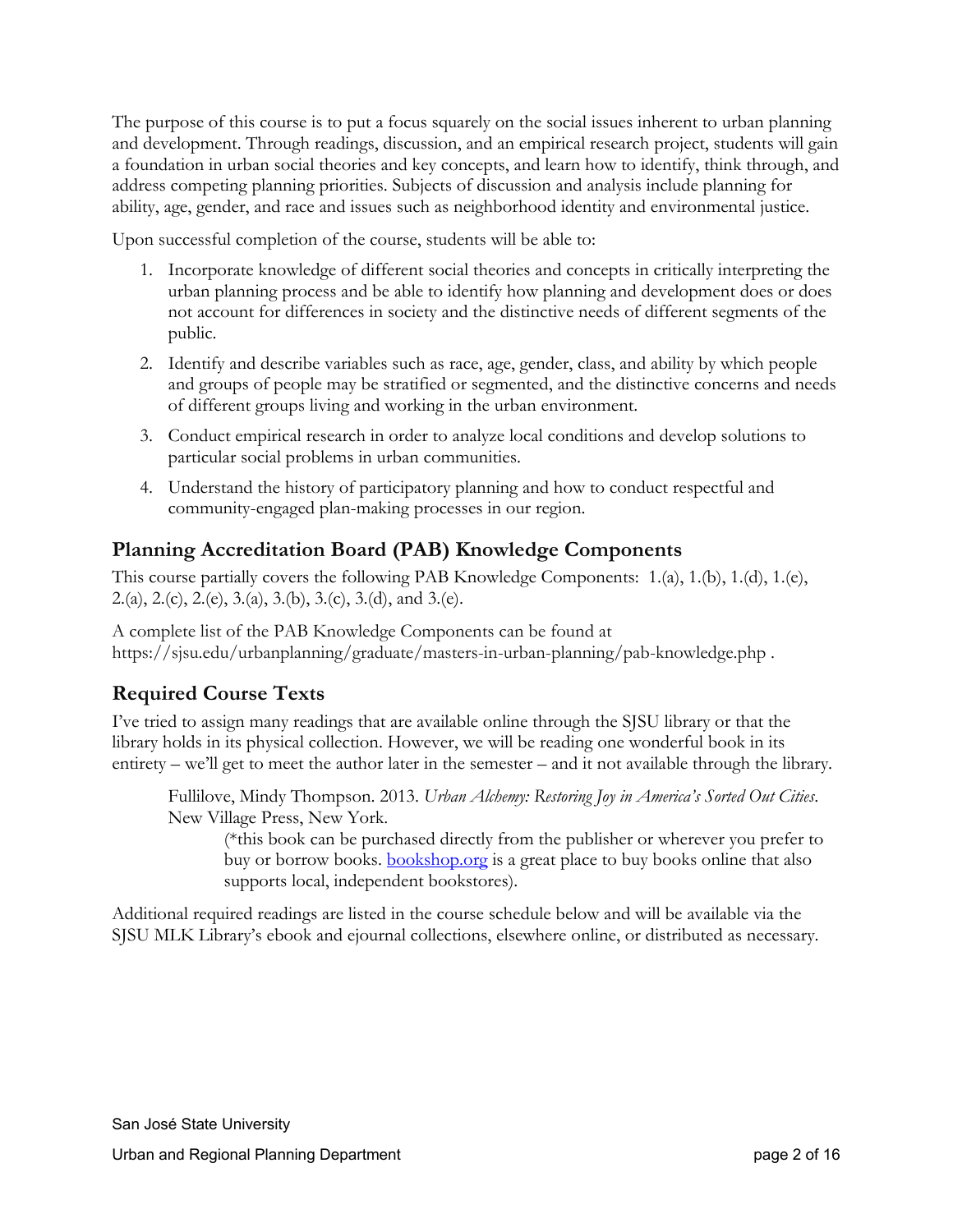# **Course Requirements and Assignments**

Your grade for the course will be based on the following assignments and other activities:

|                                                                                                                                                                                                                                                                                                                                                                                                                                                                                                                                                                                                                                                                                                                                                                                                                                                                             | Due<br>Date(s) | Percent of<br>Course | <b>Course Learning</b>    |
|-----------------------------------------------------------------------------------------------------------------------------------------------------------------------------------------------------------------------------------------------------------------------------------------------------------------------------------------------------------------------------------------------------------------------------------------------------------------------------------------------------------------------------------------------------------------------------------------------------------------------------------------------------------------------------------------------------------------------------------------------------------------------------------------------------------------------------------------------------------------------------|----------------|----------------------|---------------------------|
| Assignments                                                                                                                                                                                                                                                                                                                                                                                                                                                                                                                                                                                                                                                                                                                                                                                                                                                                 |                | Grade                | <b>Objectives Covered</b> |
| Participation                                                                                                                                                                                                                                                                                                                                                                                                                                                                                                                                                                                                                                                                                                                                                                                                                                                               | weekly         | 10%                  | 1, 2, 3, 4                |
| Because this course will be taught as a graduate seminar,<br>it is essential that students come to class prepared to<br>contribute to our discussion of the readings and related<br>topics.                                                                                                                                                                                                                                                                                                                                                                                                                                                                                                                                                                                                                                                                                 |                |                      |                           |
| <b>Weekly Discussion Questions</b>                                                                                                                                                                                                                                                                                                                                                                                                                                                                                                                                                                                                                                                                                                                                                                                                                                          | weekly         | 39%                  | 1, 2, 4                   |
| Each week (weeks 2-14), all students are required to<br>write at least one developed question and one personal<br>connection/reaction based on one or more of the<br>readings for that class. These can as short as a sentence<br>each, but they must be thoughtfully connected to the<br>readings and potentially of use for class discussion. This<br>must be submitted via email at least seven hours prior to<br>the start of the seminar (e.g. by 12:30pm on the day of<br>class). I will read through them and grade them (3 points<br>for complete, 1.5 point for unsatisfactory, 0 if not<br>submitted), and we will use some of them to guide our<br>discussion during class. For those student questions<br>selected for in-class discussion, the student who<br>submitted it will be invited to expand/explain it to the<br>group, and then we will all discuss. |                |                      |                           |
| Neighborhood Social Issues Project Proposal                                                                                                                                                                                                                                                                                                                                                                                                                                                                                                                                                                                                                                                                                                                                                                                                                                 | 3/17           | 15%                  | 1, 2, 3                   |
| Conduct some preliminary research to select the<br>neighborhood for your Neighborhood Social Issues<br>Analysis (see below). Choose a neighborhood that you<br>are interested in and can visit easily - you will need to<br>visit it several times. For this assignment, select the<br>neighborhood and do enough background research to<br>propose the idea for your paper. Proposal must include:<br>neighborhood name and location, principle social issues<br>that have defined it / that it faces today, several points<br>of additional context for understanding it, a list of at<br>least four relevant sources that you can look at to learn<br>more, and a plan for visiting the site and conducting<br>some minimal fieldwork there to learn about the place.                                                                                                    |                |                      |                           |
| <b>Project Presentations</b>                                                                                                                                                                                                                                                                                                                                                                                                                                                                                                                                                                                                                                                                                                                                                                                                                                                | 5/12           | $6\%$                | 1, 2, 3                   |
| Students will briefly present their Neighborhood Social<br>Issues Analysis projects (see below) during the last day<br>of regular class. Students enrolled in AFAM/URBP 133<br>who have conducted research on the same<br>neighborhood may present as a group.                                                                                                                                                                                                                                                                                                                                                                                                                                                                                                                                                                                                              |                |                      |                           |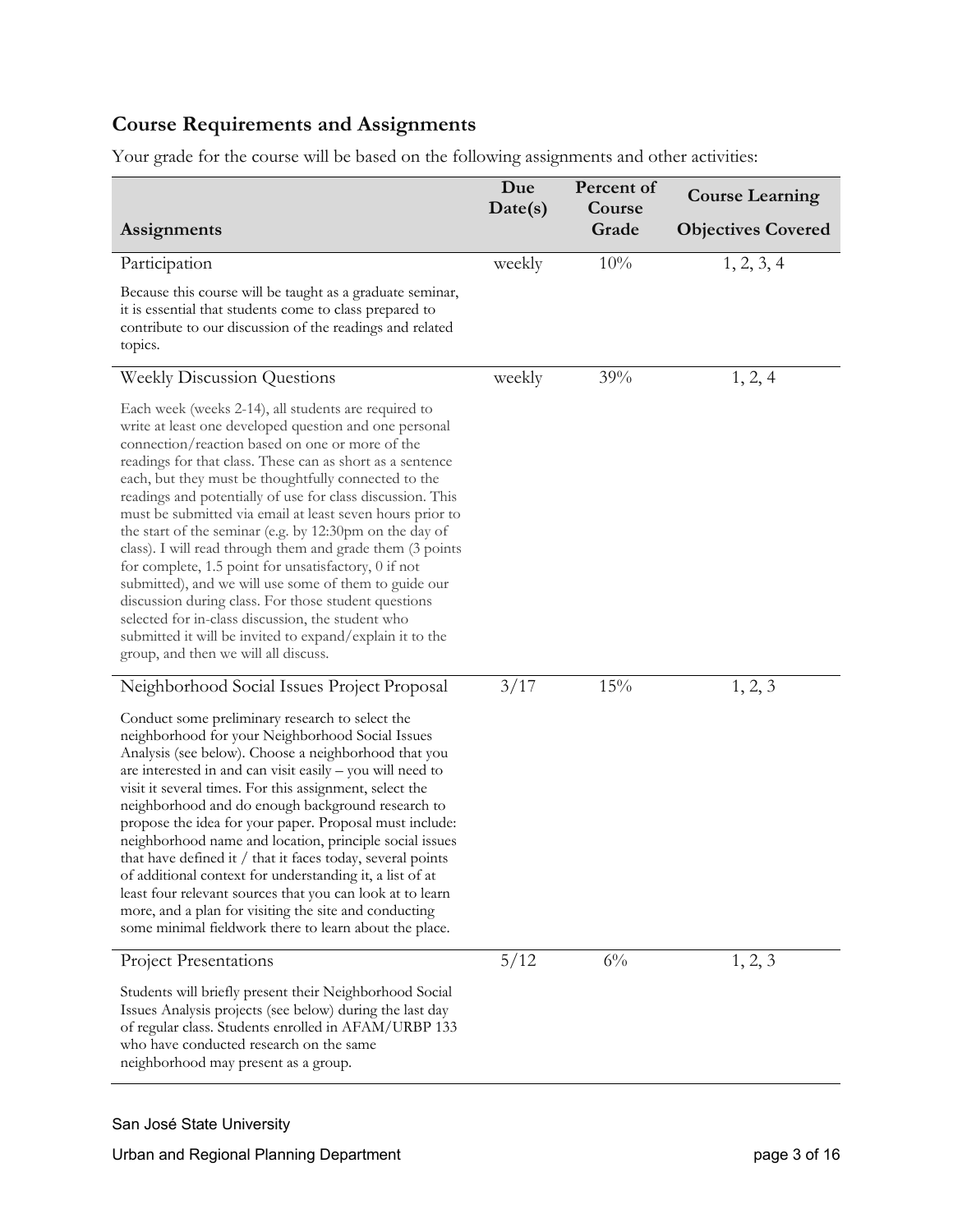| Neighborhood Social Issues Analysis                                                                                                                                                                                                                                                                                                                                                                                                                                                                                                                                                                                                                                                                                                                                                                                                                                                                                                                                                                                                                                                                                                                                                                                                                                                                                                                                          | 5/19                            | 30% | 1, 2, 3, 4 |
|------------------------------------------------------------------------------------------------------------------------------------------------------------------------------------------------------------------------------------------------------------------------------------------------------------------------------------------------------------------------------------------------------------------------------------------------------------------------------------------------------------------------------------------------------------------------------------------------------------------------------------------------------------------------------------------------------------------------------------------------------------------------------------------------------------------------------------------------------------------------------------------------------------------------------------------------------------------------------------------------------------------------------------------------------------------------------------------------------------------------------------------------------------------------------------------------------------------------------------------------------------------------------------------------------------------------------------------------------------------------------|---------------------------------|-----|------------|
| (Engagement Unit Assignment)                                                                                                                                                                                                                                                                                                                                                                                                                                                                                                                                                                                                                                                                                                                                                                                                                                                                                                                                                                                                                                                                                                                                                                                                                                                                                                                                                 |                                 |     |            |
| Students must select a neighborhood to study<br>throughout the semester. Use the knowledge of social<br>issues in planning gained in class, as well as the urban<br>research methods that we discuss, to analyze the social<br>conditions and challenges at work in the neighborhood<br>vis-a-vis the planning and development processes there.<br>How have urban planning and development (historical<br>and ongoing) shaped local conditions, and how might<br>planners, policymakers, or community members respond<br>to address them? Write a research paper presenting your<br>findings and thoughts. Papers should (for graduate<br>students: must) contain some original thoughts and<br>conclusions about the processes at work in the chosen<br>neighborhood, and some possible proposals for<br>addressing local concerns or needs going forward. All<br>papers must demonstrate evidence of visiting the site<br>and conducting fieldwork (ethnographic observation,<br>interviews, land-use analysis, photography, etc.) in<br>addition to library/online research into local conditions<br>(planning/development records, other reports or<br>scholarship on the place, etc.). Images are also required.<br>Paper length is "as long as needed," but for graduate<br>students will likely be at least 10 pages, probably at least<br>6 or 7 for undergraduates. | $^{\textregistered}$<br>11:59pm |     |            |
| *Multiple students may choose the same neighborhood<br>and visit together, but students must conduct their own<br>analyses and interpretation. (Undergraduate students<br>working on the same site may collaborate in pairs.)                                                                                                                                                                                                                                                                                                                                                                                                                                                                                                                                                                                                                                                                                                                                                                                                                                                                                                                                                                                                                                                                                                                                                |                                 |     |            |
|                                                                                                                                                                                                                                                                                                                                                                                                                                                                                                                                                                                                                                                                                                                                                                                                                                                                                                                                                                                                                                                                                                                                                                                                                                                                                                                                                                              |                                 |     |            |

Detailed instructions for each assignment will be discussed and distributed in class, and posted as necessary on the course website. Different expectations for undergraduate students as opposed to graduate students will be explained in detail.

# **Final Examination or Evaluation**

This course is evaluated through multiple assignments and class participation. The Neighborhood Analysis assignment (see above) and corresponding Final Presentation constitute the culminating evaluation assignments for the course. There is no final exam.

# **Grading Information**

For course letter grade: A+ (98 and above); A (93 to 97); A- (90 to 92); B+ (88 to 89); B (83 to 87); B- (80 to 82); C+ (78 to 79); C (73 to 77); C- (70 to 72); D+ (68 to 69); D (63 to 67); D- (60 to 62); F (below 60)

If a student gets 33/39 on the discussion questions, 15/15 on the proposal, 5/6 on the presentation, 27/30 on the final project, and receives 10 points for demonstrating consistent and engaged participation, her or his final letter grade can be calculated as a total of 90/100. The score of 90 for this student equals a letter grade of "A-"

# San José State University

Urban and Regional Planning Department **page 4 of 16** and 16 and 16 and 16 and 16 and 16 and 16 and 16 and 16 and 16 and 16 and 16 and 16 and 16 and 16 and 16 and 16 and 16 and 16 and 16 and 16 and 16 and 16 and 16 and 16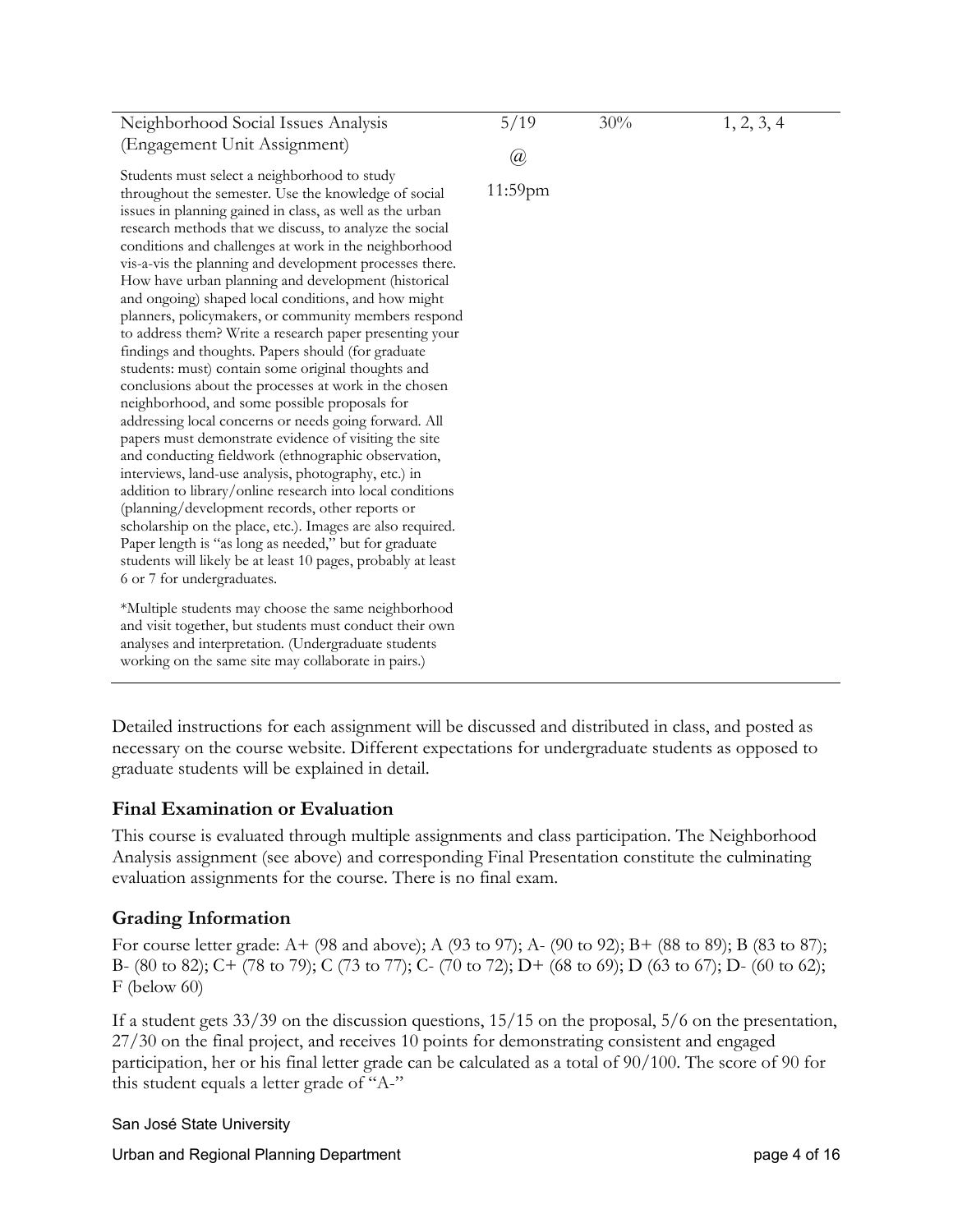# **Course Workload**

Success in this course is based on the expectation that students will spend, for each unit of credit, a minimum of forty-five hours over the length of the course (normally 3 hours per unit per week with 1 of the hours used for lecture) for instruction or preparation/studying or course related activities including but not limited to internships, labs, clinical practica. Other course structures will have equivalent workload expectations as described in the syllabus.

Because this is a four-unit class, you can expect to spend a minimum of nine hours per week in addition to time spent in class and on scheduled tutorials or activities. Special projects or assignments may require additional work for the course. Careful time management will help you keep up with readings and assignments and enable you to be successful in all of your courses. For this class, you will have to undertake additional activities outside the class hours such as completing the assigned reading, visiting your field site, and completing assignments (including preparing for the presentation). Details on how to complete these activities will be provided in class. For the 1 unit engagement unit, the instructor will spend an additional 15 hours per semester on activities such as: designing the engagement unit activities and the related assignments, coordinating with community partners to implement the activities, advising students outside of class on a weekly basis as needed, and grading the engagement unit activity assignments.

# **Classroom Protocol**

This course will run as a traditional graduate seminar: not a lecture, but a group discussion, led by the instructor but driven by student ideas, questions, and reactions to readings. Because the class relies on students being thoughtfully engaged in our discussion of course readings and related topics, all students are expected to come to class prepared to contribute. I understand some students are quieter than others; that's fine, and there are many ways to demonstrate that you are actively engaged without talking all the time. One of them is recognizing that the readings are carefully chosen core content and doing them. That said, we are a small group and you are all present and future colleagues, so I hope with time everyone will begin to feel comfortable speaking. Perhaps more importantly, there are also many things students can do to demonstrate they are *not* engaged, such as staring at a phone or computer screen during discussion, arriving late or dozing off, not prioritizing attendance and assignments, etc. We will discuss all of this more in class.

# **University Policies**

Per University Policy S16-9, university-wide policy information relevant to all courses, such as academic integrity, accommodations, etc. will be available on Office of Graduate and Undergraduate Programs' [Syllabus Information web page](http://www.sjsu.edu/gup/syllabusinfo/) at http://www.sjsu.edu/gup/syllabusinfo/

# **Plagiarism and Citing Sources Properly**

Plagiarism is the use of someone else's language, images, data, or ideas without proper attribution. It is a very serious offense both in the university and in your professional work. In essence, plagiarism is both theft and lying: you have stolen someone else's ideas, and then lied by implying that they are your own.

> **Plagiarism will lead to grade penalties and a record filed with the Office of Student Conduct and Ethical Development. In severe cases, students may also fail the course or even be expelled from the university.**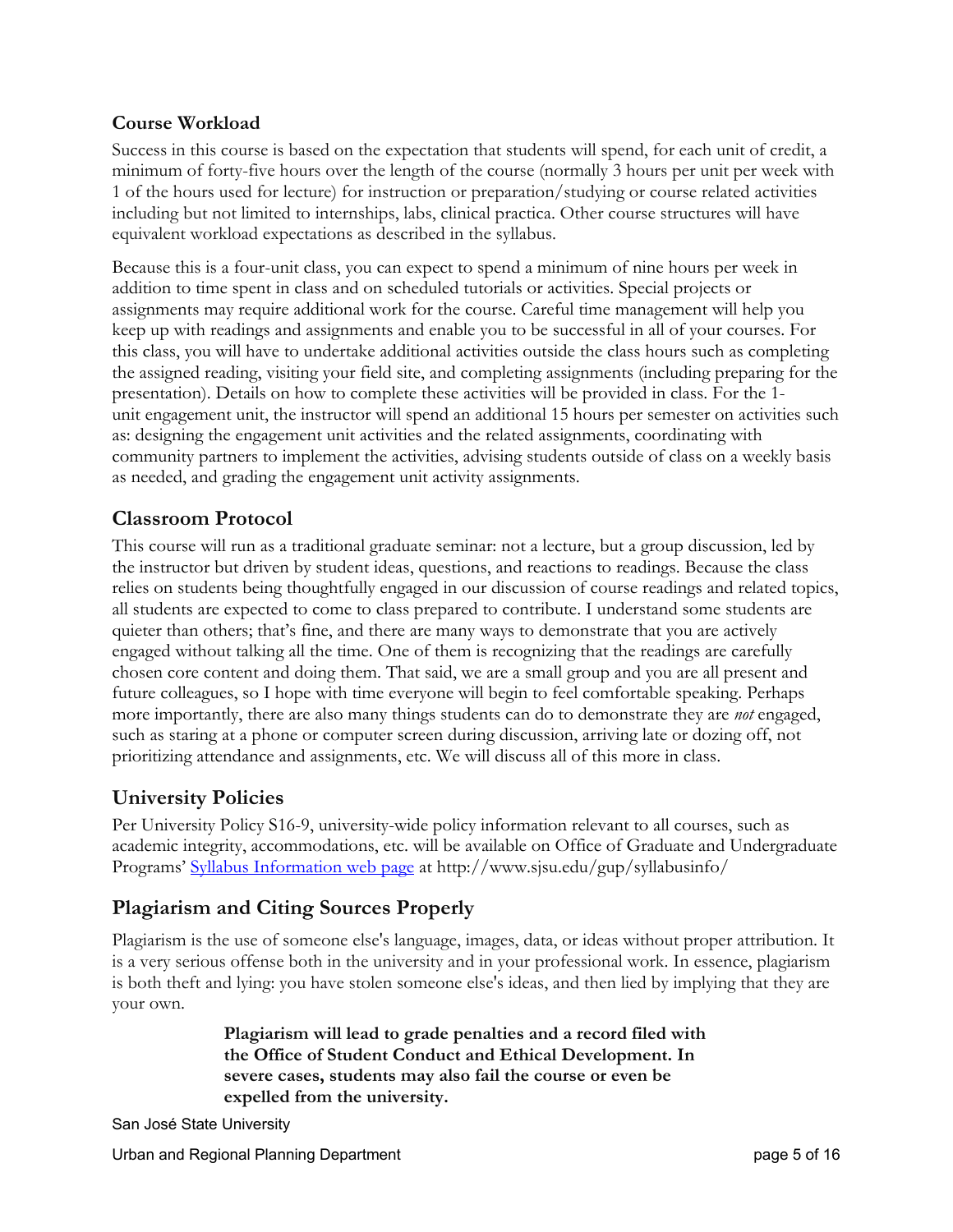# **If you are unsure what constitutes plagiarism, it is your responsibility to make sure you clarify the issues before you hand in draft or final work.**

Learning when to cite a source and when not to is an art, not a science. However, here are some common examples of plagiarism that you should be careful to avoid:

- Using a sentence (or even a part of a sentence) that someone else wrote without identifying the language as a quote by putting the text in quote marks and referencing the source.
- Paraphrasing somebody else's theory or idea without referencing the source.
- Using a picture or table from a webpage or book without reference the source.
- Using data some other person or organization has collected without referencing the source.

The University of Indiana has developed a very helpful website with concrete examples about proper paraphrasing and quotation. See in particular the following pages:

- Overview of plagiarism at [www.indiana.edu/~istd/overview.html](http://www.indiana.edu/%7Eistd/overview.html)
- Examples of plagiarism at [www.indiana.edu/~istd/examples.html](http://www.indiana.edu/%7Eistd/examples.html)
- Plagiarism quiz at [www.indiana.edu/~istd/test.html](http://www.indiana.edu/%7Eistd/test.html)

If you still have questions, feel free to talk to me personally. There is nothing wrong with asking for help, whereas even unintentional plagiarism is a serious offense.

# **Citation style**

It is important to properly cite any references you use in your assignments. The Department of Urban and Regional Planning uses Kate Turabian's *A Manual for Writers of Research Papers, Theses, and Dissertations*, 8th edition (University of Chicago Press, 2013, ISBN 780226816388). Copies are available in the SJSU King Library. Additionally, the book is relatively inexpensive, and you may wish to purchase a copy. Please note that Turabian's book describes two systems for referencing materials: (1) "notes" (footnotes or endnotes), plus a corresponding bibliography, and (2) in-text parenthetical references, plus a corresponding reference list.

Students may use either of the styles in this course, as long as they pick one or the other to use consistently throughout any given assignment. In planning, footnotes or endnotes are typical. In academic sociological writing, using parenthetical citations in-text, with footnotes/endnotes used for more discursive asides, is more common.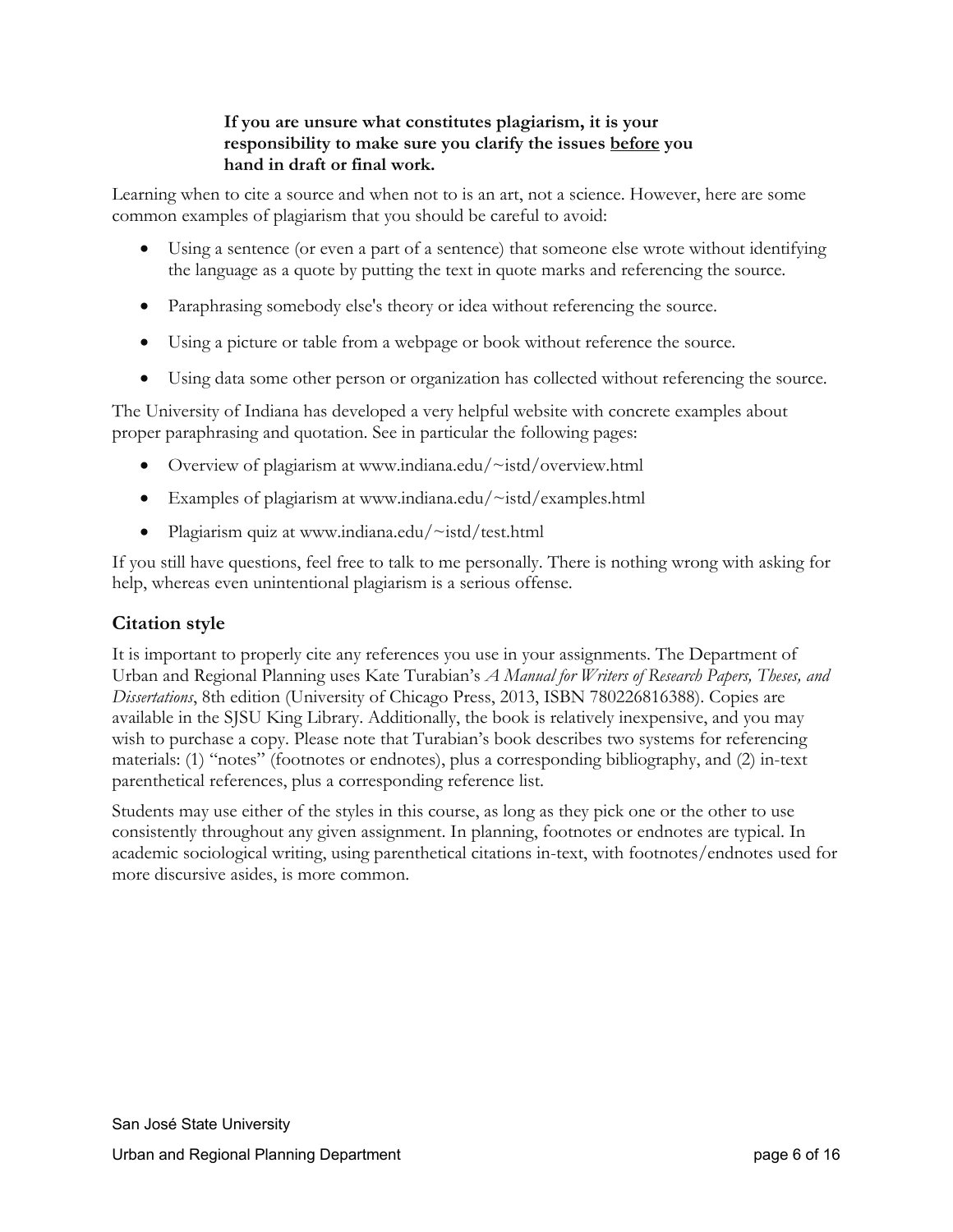# **URBP 233 / 133 – Social Issues In Planning Spring 2021 Course Schedule**

Subject to change with fair notice – any changes will be announced in class well in advance. Readings listed here are to be complete *before* that day's class.

| No. | Date | Topic, Reading and Assignments                                                                                                                                                                                                                                                                                                                           |
|-----|------|----------------------------------------------------------------------------------------------------------------------------------------------------------------------------------------------------------------------------------------------------------------------------------------------------------------------------------------------------------|
|     |      | Introduction: All Planning is Social                                                                                                                                                                                                                                                                                                                     |
| 1   | 1/27 | Logan and Molotch (2007 [1987]) "The Social Construction of Cities" (pp. 1-15) in<br>their Urban Fortunes: The Political Economy of Place. ebook via library: https://quod-lib-<br>umich-edu.libaccess.sjlibrary.org/cgi/t/text/text-<br>idx?c=acls;idno=heb31519.0001.001                                                                               |
|     |      | Listen online to Episodes 0 and 1 of KQED's <i>American Suburb</i> podcast (2017).<br>Online at https://www.kqed.org/news/series/american-suburb-podcast/                                                                                                                                                                                                |
|     |      | The History and Persistence of Racism in Urban Planning                                                                                                                                                                                                                                                                                                  |
| 2   | 2/3  | Listen online to the 2017 interview with Richard Rothstein about his book The Color<br>of Law: A Forgotten History of How Our Government Segregated America (2017) from Fresh<br>Air with Terry Gross (35 mins). Online at:<br>https://www.npr.org/2017/05/03/526655831/a-forgotten-history-of-how-the-u-s-<br>government-segregated-america             |
|     |      | Eli Moore, Nicole Montojo, and Nicole Mauri (2019) "Introduction" (pp. 7-15) and<br>"Exclusionary Zoning" (pp. 29-34) in their Roots, Race & Place: A History of Racially<br>Exclusionary Housing in the San Francisco Bay Area. Berkeley, CA: Haas Institute for a<br>Fair and Inclusive Society. https://belonging.berkeley.edu/rootsraceplace         |
|     |      | Luke Cole & Sheila Foster (2000) "The Political Economy of Environmental<br>Racism" (pp. 34-53) in their From the Ground Up: Environmental Racism and the Rise of<br>the Environmental Justice Movement. Ebook via library:<br>http://ebookcentral.proquest.com.libaccess.sjlibrary.org/lib/sjsu/reader.action?ppg<br>=47&docID=2081629&tm=1547591831550 |
|     |      | Tracy Jan (2018) "Redlining was Banned 50 Years Ago. It's Still Hurting Minorities<br>Today," The Washington Post, 28 March 2018. Online at:<br>https://www.washingtonpost.com/news/wonk/wp/2018/03/28/redlining-was-<br>banned-50-years-ago-its-still-hurting-minorities-today/?utm_term=.de4ddd9e5ab2                                                  |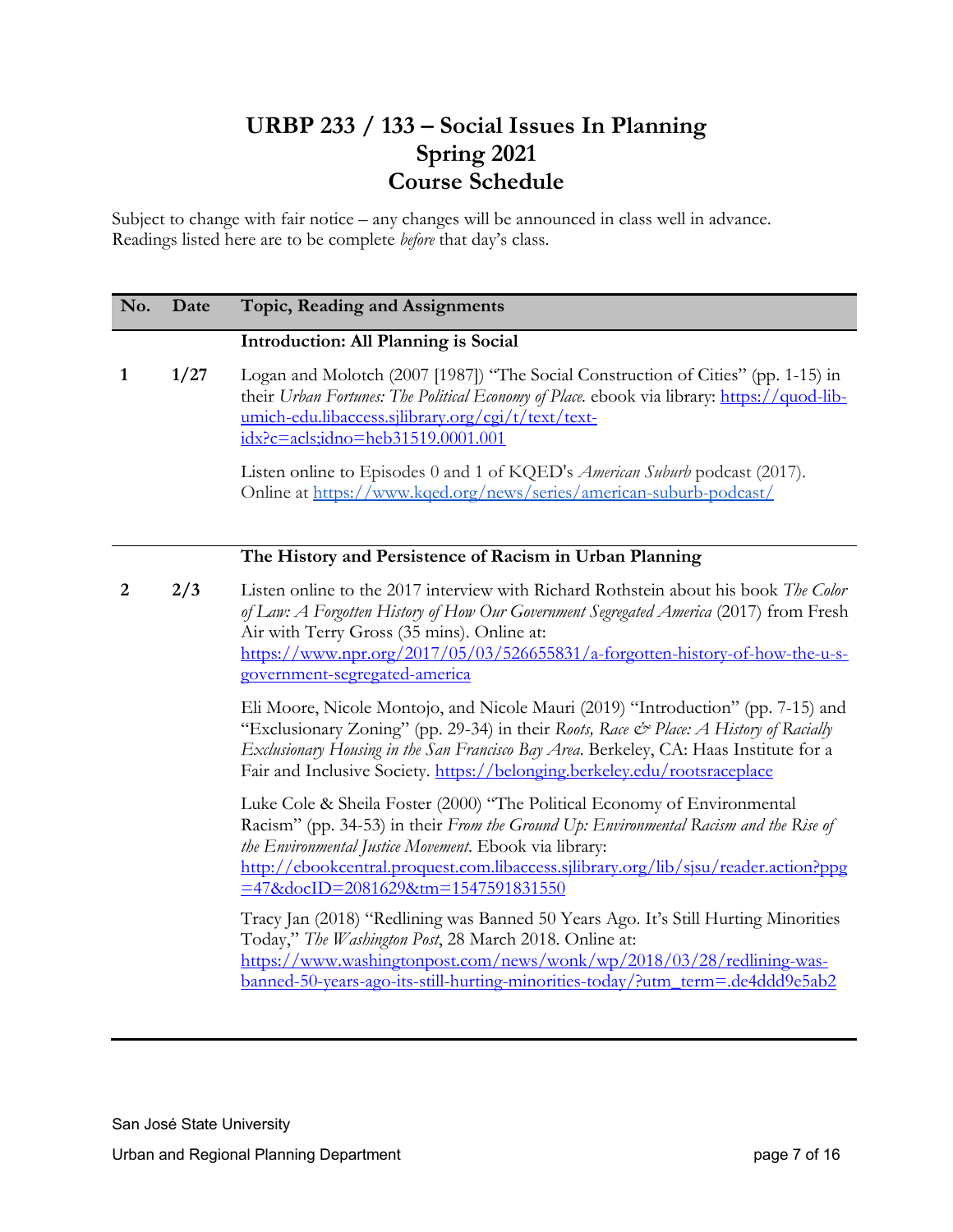### **3 2/10 Unjust Geographies and the Neoliberal City**

Logan and Molotch (2007 [1987]) "The City as a Growth Machine" (pp. 50-98) and "Overcoming Resistance to Value-Free Development" (pp. 200-47) in their *Urban Fortunes: The Political Economy of Place.* ebook via library.

Edward Soja (2010) "On the Production of Unjust Geographies" (pp. 31-66) in his *Seeking Spatial Justice*. Online via library: [https://sjsu](https://sjsu-primo.hosted.exlibrisgroup.com/primo-explore/fulldisplay?docid=01CALS_ALMA71381298830002901&context=L&vid=01CALS_SJO&search_scope=EVERYTHING&tab=everything&lang=en_US)[primo.hosted.exlibrisgroup.com/primo](https://sjsu-primo.hosted.exlibrisgroup.com/primo-explore/fulldisplay?docid=01CALS_ALMA71381298830002901&context=L&vid=01CALS_SJO&search_scope=EVERYTHING&tab=everything&lang=en_US)[explore/fulldisplay?docid=01CALS\\_ALMA71381298830002901&context=L&vid=](https://sjsu-primo.hosted.exlibrisgroup.com/primo-explore/fulldisplay?docid=01CALS_ALMA71381298830002901&context=L&vid=01CALS_SJO&search_scope=EVERYTHING&tab=everything&lang=en_US) [01CALS\\_SJO&search\\_scope=EVERYTHING&tab=everything&lang=en\\_US](https://sjsu-primo.hosted.exlibrisgroup.com/primo-explore/fulldisplay?docid=01CALS_ALMA71381298830002901&context=L&vid=01CALS_SJO&search_scope=EVERYTHING&tab=everything&lang=en_US)

Ananya Roy (2005) "Urban Informality: Toward an Epistemology of Planning" *Journal of the American Planning Association* 71(2): 147-58. **https://sisu**[primo.hosted.exlibrisgroup.com/primo](https://sjsu-primo.hosted.exlibrisgroup.com/primo-explore/fulldisplay?docid=TN_tayfranc10.1080/01944360508976689&context=PC&vid=01CALS_SJO&search_scope=EVERYTHING&tab=everything&lang=en_US)[explore/fulldisplay?docid=TN\\_tayfranc10.1080/01944360508976689&context=PC](https://sjsu-primo.hosted.exlibrisgroup.com/primo-explore/fulldisplay?docid=TN_tayfranc10.1080/01944360508976689&context=PC&vid=01CALS_SJO&search_scope=EVERYTHING&tab=everything&lang=en_US) [&vid=01CALS\\_SJO&search\\_scope=EVERYTHING&tab=everything&lang=en\\_](https://sjsu-primo.hosted.exlibrisgroup.com/primo-explore/fulldisplay?docid=TN_tayfranc10.1080/01944360508976689&context=PC&vid=01CALS_SJO&search_scope=EVERYTHING&tab=everything&lang=en_US) [US](https://sjsu-primo.hosted.exlibrisgroup.com/primo-explore/fulldisplay?docid=TN_tayfranc10.1080/01944360508976689&context=PC&vid=01CALS_SJO&search_scope=EVERYTHING&tab=everything&lang=en_US)

Gordon Douglas (2018) "Ch. 3 Individualizing Civic Responsibility" (pp. 45-71) in *The Help-Yourself City: Legitimacy and Inequality in DIY Urbanism*. Ebook via library: [https://sjsu-primo.hosted.exlibrisgroup.com/primo](https://sjsu-primo.hosted.exlibrisgroup.com/primo-explore/fulldisplay?docid=01CALS_ALMA71484436070002901&context=L&vid=01CALS_SJO&search_scope=EVERYTHING&tab=everything&lang=en_US)[explore/fulldisplay?docid=01CALS\\_ALMA71484436070002901&context=L&vid=](https://sjsu-primo.hosted.exlibrisgroup.com/primo-explore/fulldisplay?docid=01CALS_ALMA71484436070002901&context=L&vid=01CALS_SJO&search_scope=EVERYTHING&tab=everything&lang=en_US) 01CALS\_SJO&search\_scope=EVERYTHING&tab=everything&lang=en\_US

# **4 2/17 Access and Mobility**

Ruth Butler & Sophia Bowlby (1997) "Bodies and Spaces: An Exploration of Disabled People's Experiences of Public Space," *Environment and Planning D: Society and Space*, vol. 15(4): 411-33. Article on Canvas.

Mimi Sheller (2008/2016) "Mobility, Freedom, and Public Space," Ch. 2 (pp. 25-38) in S. Bergmann & T. Sager (eds) *The Ethics of Mobilities: Rethinking Place, Exclusion, Freedom and Environment*. Ebook via library: [https://sjsu](https://sjsu-primo.hosted.exlibrisgroup.com/permalink/f/egdih2/TN_cdi_askewsholts_vlebooks_9781317033790)[primo.hosted.exlibrisgroup.com/permalink/f/egdih2/TN\\_cdi\\_askewsholts\\_vleboo](https://sjsu-primo.hosted.exlibrisgroup.com/permalink/f/egdih2/TN_cdi_askewsholts_vlebooks_9781317033790) [ks\\_9781317033790](https://sjsu-primo.hosted.exlibrisgroup.com/permalink/f/egdih2/TN_cdi_askewsholts_vlebooks_9781317033790)

Adonia Lugo, Naomi Doerner, Do Lee, Sarah McCullough, Sahra Sulaiman & Carolyn Szczepanski (2017). *Untokening 1.0 – Principles of Mobility Justice.* Untokening Network / untokening.org*:*  [http://www.untokening.org/updates/2017/11/11/untokening-10-principles-of](http://www.untokening.org/updates/2017/11/11/untokening-10-principles-of-mobility-justice)[mobility-justice](http://www.untokening.org/updates/2017/11/11/untokening-10-principles-of-mobility-justice)

LA County Metro (2019). *Understanding How Women Travel*. Download or read on Scribd (skim for key takeaways):

[https://www.scribd.com/document/426595576/Understanding-How-Women-](https://www.scribd.com/document/426595576/Understanding-How-Women-Travel-Full-Report)[Travel-Full-Report](https://www.scribd.com/document/426595576/Understanding-How-Women-Travel-Full-Report)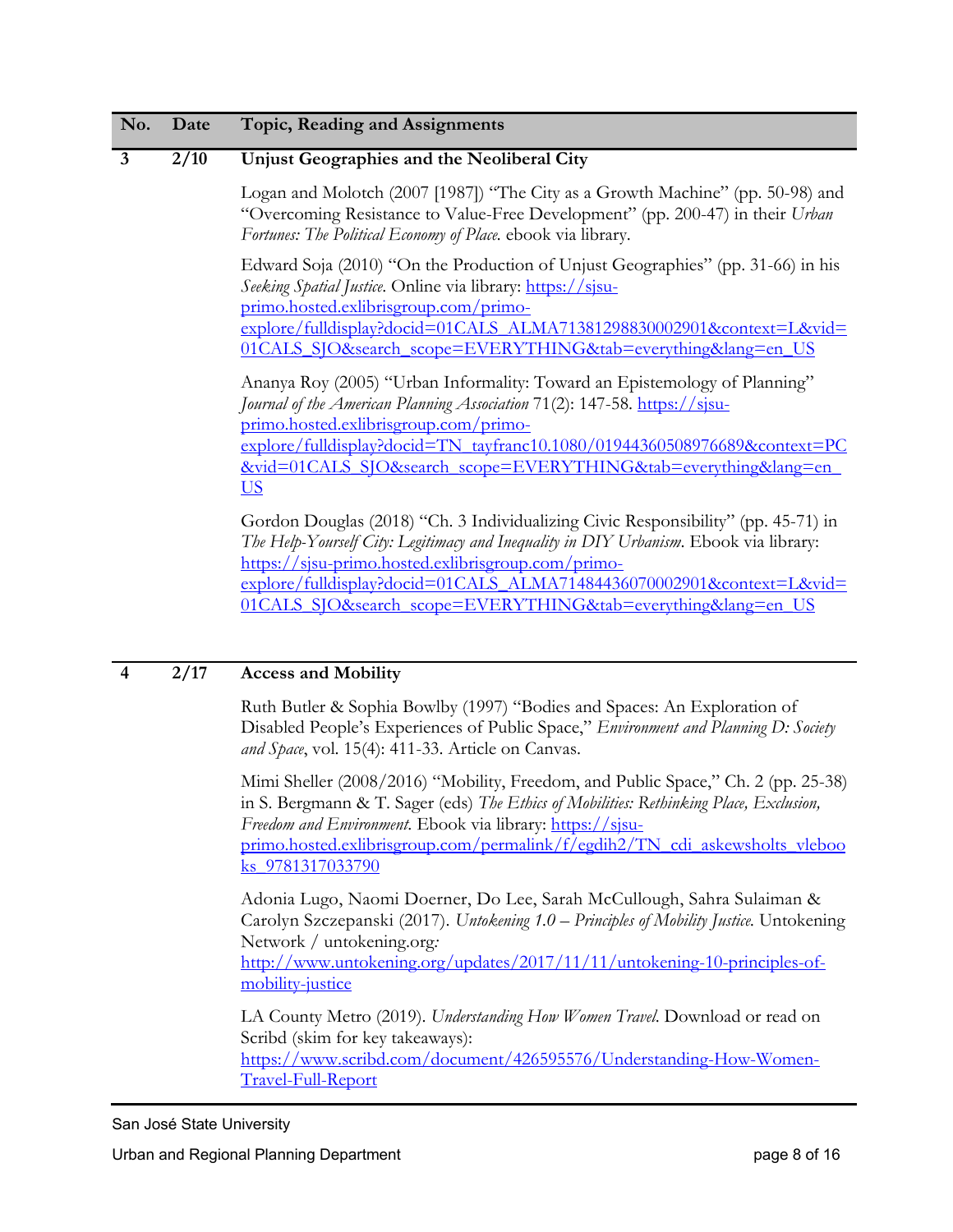# **5 2/24 Local Culture and Community Identity**

Gerald Suttles (1984) "The Cumulative Texture of Local Urban Culture," *American Journal of Sociology*, vol. 90(2): pp. 283-304. https://sisu[primo.hosted.exlibrisgroup.com/permalink/f/egdih2/TN\\_cdi\\_proquest\\_miscellan](https://sjsu-primo.hosted.exlibrisgroup.com/permalink/f/egdih2/TN_cdi_proquest_miscellaneous_61097088) eous 61097088

Gordon Douglas (2012) "Cultural Expectations and Urban Development," *Sociological Perspectives* vol. 55(1): pp. 213-36. [https://sjsu](https://sjsu-primo.hosted.exlibrisgroup.com/primo-explore/fulldisplay?docid=TN_wos000304049400011&context=PC&vid=01CALS_SJO&search_scope=EVERYTHING&tab=everything&lang=en_US)[primo.hosted.exlibrisgroup.com/primo](https://sjsu-primo.hosted.exlibrisgroup.com/primo-explore/fulldisplay?docid=TN_wos000304049400011&context=PC&vid=01CALS_SJO&search_scope=EVERYTHING&tab=everything&lang=en_US)[explore/fulldisplay?docid=TN\\_wos000304049400011&context=PC&vid=01CALS](https://sjsu-primo.hosted.exlibrisgroup.com/primo-explore/fulldisplay?docid=TN_wos000304049400011&context=PC&vid=01CALS_SJO&search_scope=EVERYTHING&tab=everything&lang=en_US) [\\_SJO&search\\_scope=EVERYTHING&tab=everything&lang=en\\_US](https://sjsu-primo.hosted.exlibrisgroup.com/primo-explore/fulldisplay?docid=TN_wos000304049400011&context=PC&vid=01CALS_SJO&search_scope=EVERYTHING&tab=everything&lang=en_US)

Willow Lung-Amam (2015) "The Vibrant Life of Asian Malls in Silicon Valley," Ch. 13 (pp. 208-) in J. Archer, J.P. Sandul and K. Solomonson (eds) *Making Suburbia: New Histories of Everyday America*.

[http://libaccess.sjlibrary.org/login?url=https://www.jstor.org/stable/10.5749/j.ctt17t77s](http://libaccess.sjlibrary.org/login?url=https://www.jstor.org/stable/10.5749/j.ctt17t77s8.16) [8.16](http://libaccess.sjlibrary.org/login?url=https://www.jstor.org/stable/10.5749/j.ctt17t77s8.16)

Listen online to the 2017 podcast episode "Ch. 3 How to Survive an Exodus" from KQED's *American Suburb* podcast (scroll to Ch. 3): <https://www.npr.org/podcasts/552484922/american-suburb>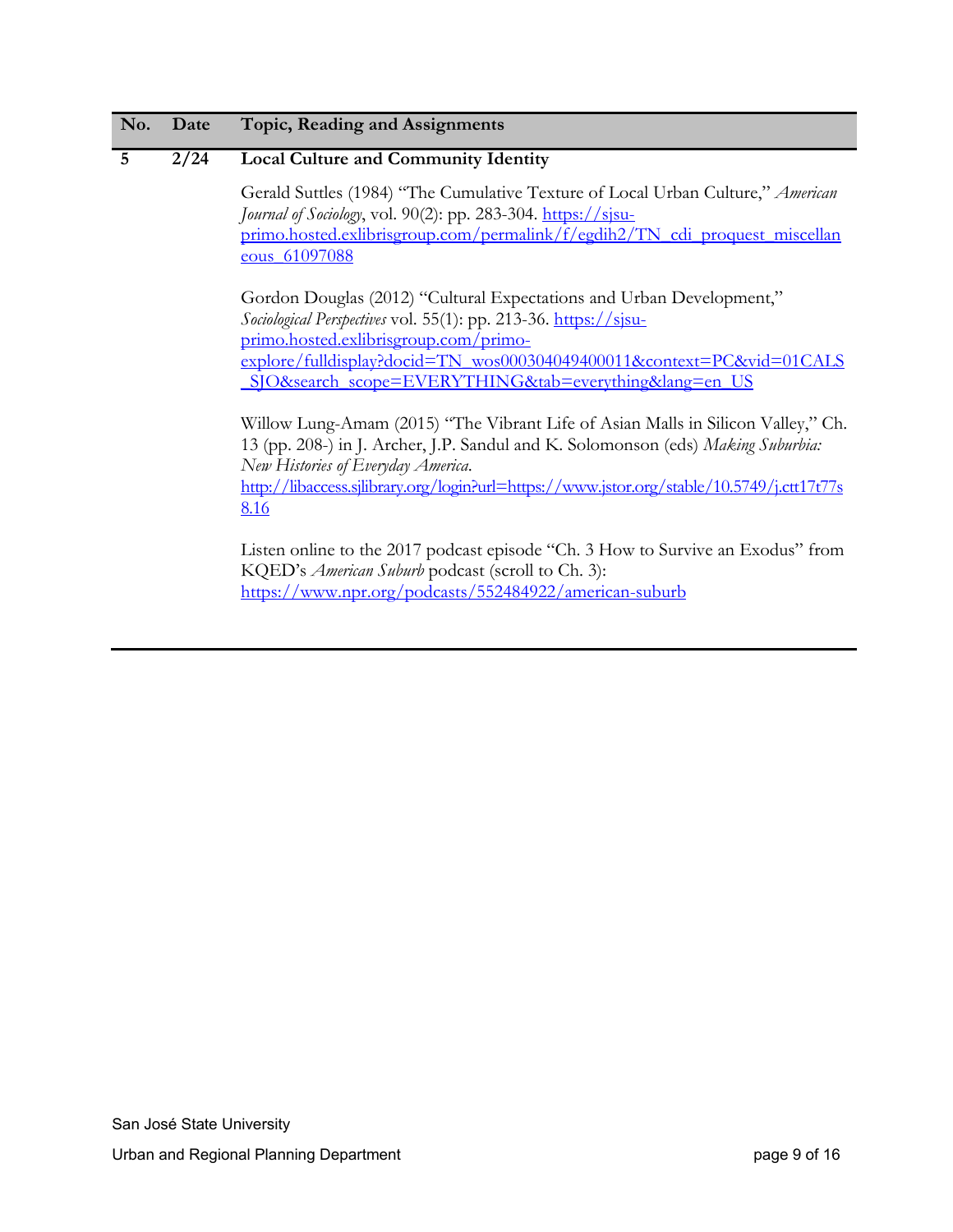#### **6 3/3 Housing and Homelessness**

Kevin Truong (2017) "Study Finds Whiter Bay Area Cities Are Shirking Their Affordable Housing Goals," *San Francisco Business Times*: [https://www.bizjournals.com/sanfrancisco/news/2017/08/24/bay-area](https://www.bizjournals.com/sanfrancisco/news/2017/08/24/bay-area-affordable-housing-race-demographics.html)[affordable-housing-race-demographics.html](https://www.bizjournals.com/sanfrancisco/news/2017/08/24/bay-area-affordable-housing-race-demographics.html)

Noah Durst & Jake Wegmann (2017) "Informal Housing in the United States." *International Journal of Urban & Regional Research*, 41(2): 282-97. [https://web-a](https://web-a-ebscohost-com.libaccess.sjlibrary.org/ehost/detail/detail?vid=0&sid=c69b4c39-e457-4c5a-ad44-aa5aa3daaaae%40sdc-v-sessmgr02&bdata=JnNpdGU9ZWhvc3QtbGl2ZSZzY29wZT1zaXRl#bib56)[ebscohost-com.libaccess.sjlibrary.org/ehost/detail/detail?vid=0&sid=c69b4c39](https://web-a-ebscohost-com.libaccess.sjlibrary.org/ehost/detail/detail?vid=0&sid=c69b4c39-e457-4c5a-ad44-aa5aa3daaaae%40sdc-v-sessmgr02&bdata=JnNpdGU9ZWhvc3QtbGl2ZSZzY29wZT1zaXRl#bib56) [e457-4c5a-ad44-aa5aa3daaaae%40sdc-v](https://web-a-ebscohost-com.libaccess.sjlibrary.org/ehost/detail/detail?vid=0&sid=c69b4c39-e457-4c5a-ad44-aa5aa3daaaae%40sdc-v-sessmgr02&bdata=JnNpdGU9ZWhvc3QtbGl2ZSZzY29wZT1zaXRl#bib56)[sessmgr02&bdata=JnNpdGU9ZWhvc3QtbGl2ZSZzY29wZT1zaXRl#bib56](https://web-a-ebscohost-com.libaccess.sjlibrary.org/ehost/detail/detail?vid=0&sid=c69b4c39-e457-4c5a-ad44-aa5aa3daaaae%40sdc-v-sessmgr02&bdata=JnNpdGU9ZWhvc3QtbGl2ZSZzY29wZT1zaXRl#bib56)

Jugal K. Patel, Tim Arango, Anjali Singhvi & Jon Huang (2019) "Black, Homeless, and Burdened by LA's Legacy of Racism," *The New York Times*. [https://www.nytimes.com/interactive/2019/12/22/us/los-angeles-homeless](https://www.nytimes.com/interactive/2019/12/22/us/los-angeles-homeless-black-residents.html)[black-residents.html](https://www.nytimes.com/interactive/2019/12/22/us/los-angeles-homeless-black-residents.html)

Eli Moore, Nicole Montojo & Nicole Mauri (2019) "Racialized Public Housing Policies" (pp. 38-44) in their *Roots, Race & Place: A History of Racially Exclusionary Housing in the San Francisco Bay Area*. Berkeley, CA: Haas Institute for a Fair and Inclusive Society:<https://belonging.berkeley.edu/rootsraceplace>

Listen online to the 2019 episode "Kelsey Banes on Housing Activism and Homeless Services in Palo Alto" from *The Henry George Program*: <http://seethecat.org/ep/2019-10-03.html>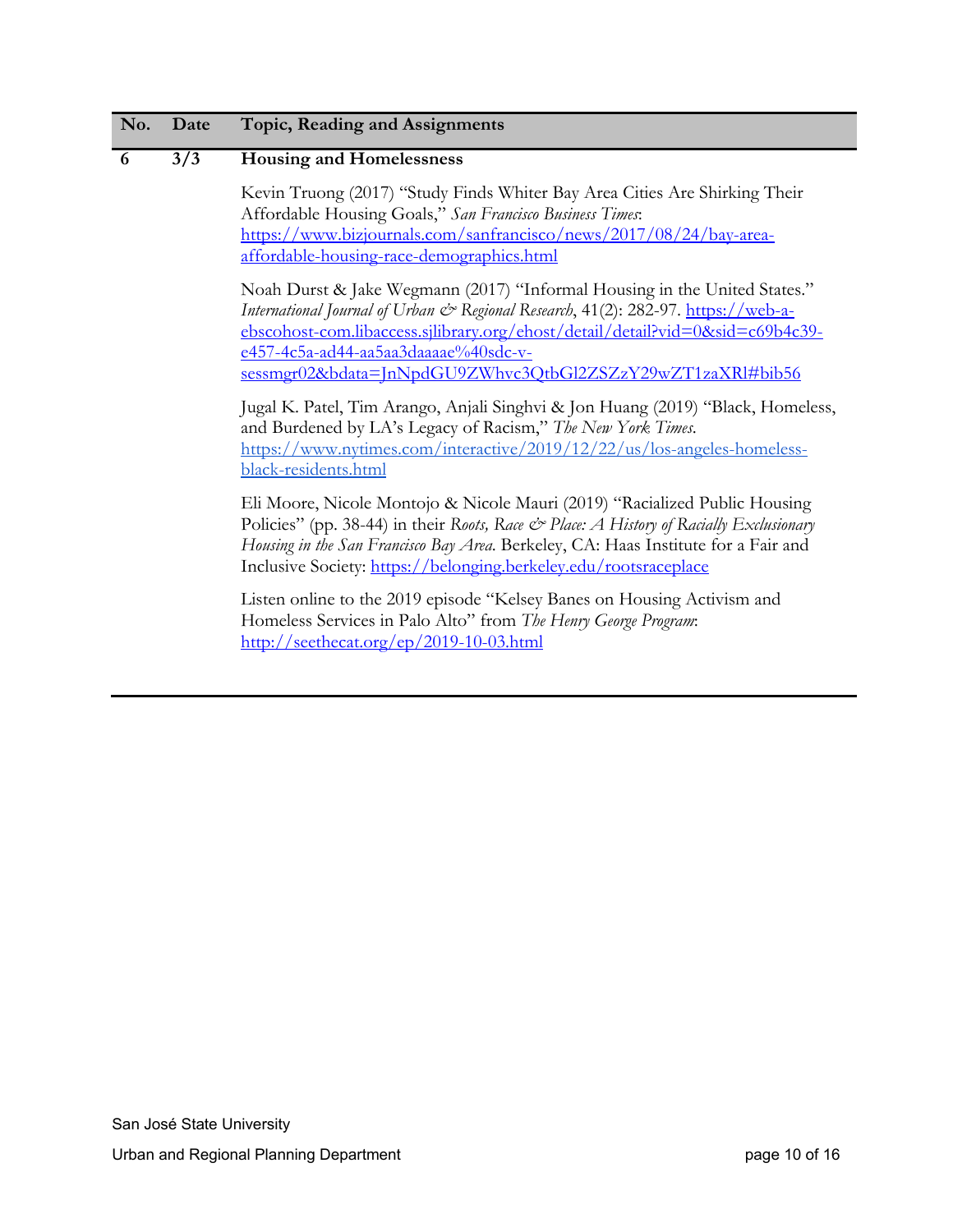#### **7 3/10 Gentrification and Displacement**

Derek Hyra (2015) "The back-to-the-city movement: Neighbourhood redevelopment and processes of political and cultural displacement," *Urban Studies* vol. 52(10): pp. 1753-73. https://sisu[primo.hosted.exlibrisgroup.com/permalink/f/egdih2/TN\\_sage\\_s10\\_1177\\_004209](https://sjsu-primo.hosted.exlibrisgroup.com/permalink/f/egdih2/TN_sage_s10_1177_0042098014539403) [8014539403](https://sjsu-primo.hosted.exlibrisgroup.com/permalink/f/egdih2/TN_sage_s10_1177_0042098014539403)

Melody Hoffman (2016) "Bike Lanes are White Lanes: Gentrification and Historical Racism in Portland's Bicycle Infrastructure Planning," Ch. 3 in her *Bike Lanes are White Lanes*. Ebook via library: [http://libaccess.sjlibrary.org/login?url=https://search.ebscohost.com/login.aspx?d](http://libaccess.sjlibrary.org/login?url=https://search.ebscohost.com/login.aspx?direct=true&db=nlebk&AN=1239550&site=ehost-live&scope=site&ebv=EK&ppid=Page-__-44) [irect=true&db=nlebk&AN=1239550&site=ehost-](http://libaccess.sjlibrary.org/login?url=https://search.ebscohost.com/login.aspx?direct=true&db=nlebk&AN=1239550&site=ehost-live&scope=site&ebv=EK&ppid=Page-__-44)

[live&scope=site&ebv=EK&ppid=Page-\\_\\_-44](http://libaccess.sjlibrary.org/login?url=https://search.ebscohost.com/login.aspx?direct=true&db=nlebk&AN=1239550&site=ehost-live&scope=site&ebv=EK&ppid=Page-__-44)

Benjamin Schneider (2018) "How Transit-Oriented Development Can Prevent Displacement," *Citylab* [https://www.citylab.com/equity/2018/04/how-transit](https://www.citylab.com/equity/2018/04/how-transit-oriented-development-can-prevent-displacement/556373/)[oriented-development-can-prevent-displacement/556373/](https://www.citylab.com/equity/2018/04/how-transit-oriented-development-can-prevent-displacement/556373/)

Kriston Capps (2019) "The Hidden Winners in Neighborhood Gentrification," *Citylab*. Online: [https://www.citylab.com/equity/2019/07/gentrification-effects](https://www.citylab.com/equity/2019/07/gentrification-effects-neighborhood-data-economic-statistics/594064/)[neighborhood-data-economic-statistics/594064/](https://www.citylab.com/equity/2019/07/gentrification-effects-neighborhood-data-economic-statistics/594064/) (Please also peruse the actual study referenced in the article.)

Listen online to two episodes from the second season of WNYC's *There Goes the Neighborhood* podcast, "Coffee, Pizza, and Beer" (Oct. 24, 2017) and "Gentrification: No More L.A. Traffic, Pit that Way" (Oct. 31, 2017). Available at: <https://www.npr.org/podcasts/555340969/there-goes-the-neighborhood>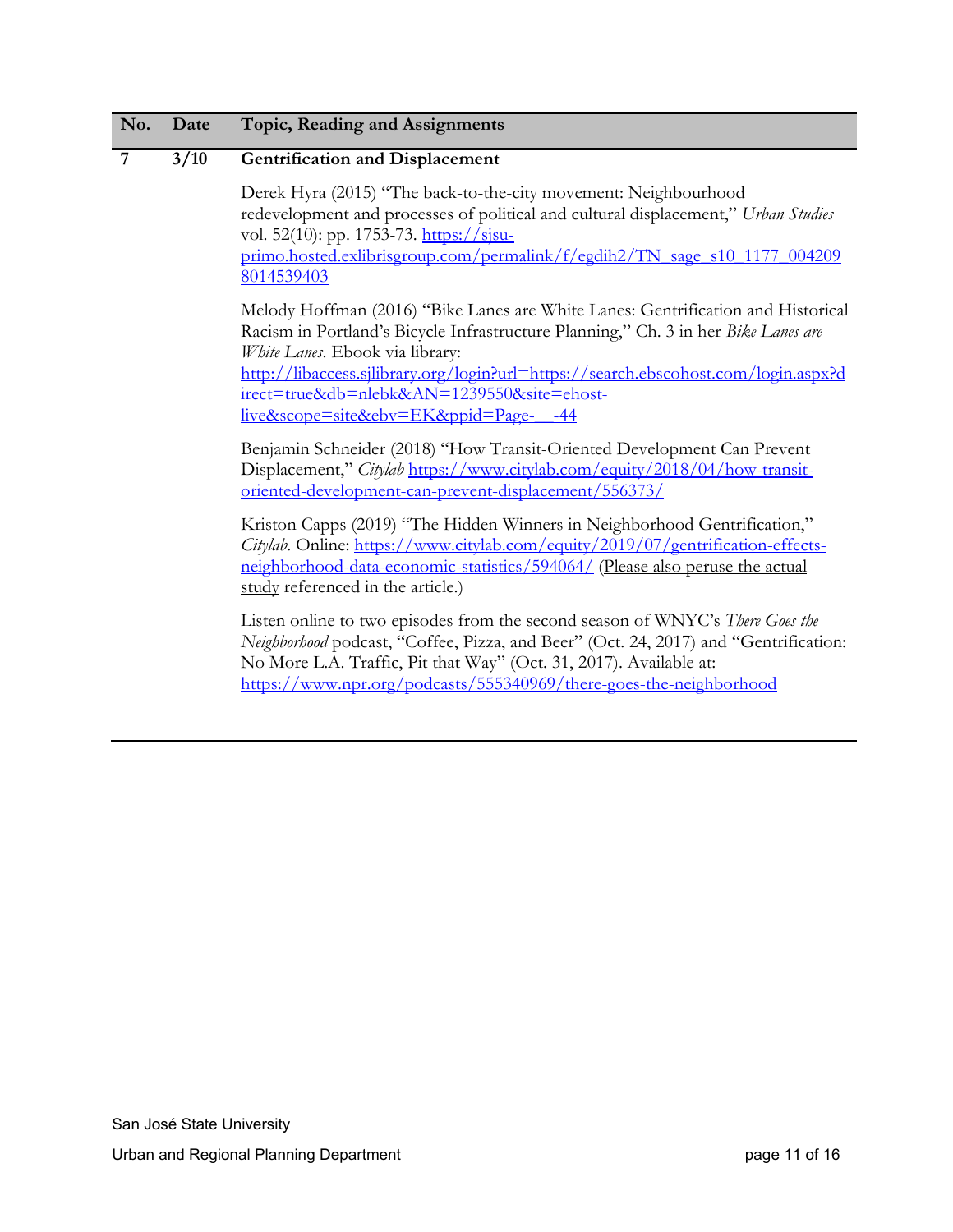#### **8 3/17 Disaster, Pandemic, and Planning**

Robert B. Olshansky (2018) "Recovery After Disasters: How Adaptation to Climate Change will Occur," Ch. 12 (pp. 195-207) in C. Murphy, P. Gardoni & R. McKim (eds.) *Climate Change and Its Impacts: Risks and Inequalities.* Springer. (reading distributed in class.)

Eric Klinenberg (2019). Introduction, Chapter 6, and Conclusion in his *Palaces for the People: How Social Infrastructure Can Help Fight Inequality, Polarization, and the Decline of Civic Life.* New York: Broadway Books. ebook: [https://sjsu](https://sjsu-primo.hosted.exlibrisgroup.com/permalink/f/1cue0e3/01CALS_ALMA71505199520002901)[primo.hosted.exlibrisgroup.com/permalink/f/1cue0e3/01CALS\\_ALMA715051995200029](https://sjsu-primo.hosted.exlibrisgroup.com/permalink/f/1cue0e3/01CALS_ALMA71505199520002901) [01.](https://sjsu-primo.hosted.exlibrisgroup.com/permalink/f/1cue0e3/01CALS_ALMA71505199520002901)

Emily Badger. 2020. "The Pandemic Has Pushed Aside City Planning Rules. But to Whose Benefit?" *The New York Times* website. [https://www.nytimes.com/2020/07/20/upshot/pandemic-city-planning](https://www.nytimes.com/2020/07/20/upshot/pandemic-city-planning-inequality.html)[inequality.html](https://www.nytimes.com/2020/07/20/upshot/pandemic-city-planning-inequality.html)

Derek Thompson. 2020. "Get Ready for the Great Urban Comeback." *The Atlantic*. [https://www.theatlantic.com/magazinearchive/2020/10/how](https://www.theatlantic.com/magazinearchive/2020/10/how-disaster-shaped-the-modern-city/615484)[disaster-shaped-the-modern-city/615484](https://www.theatlantic.com/magazinearchive/2020/10/how-disaster-shaped-the-modern-city/615484)

ASSIGNMENT DUE: Neighborhood Social Issues Project Proposal

# **9 3/24 Urban Alchemy in the Sorted-Out City | Discuss Final Projects**

Mindy Thompson Fullilove (2001) "Root Shock: The Consequences of African American Dispossession," *Journal of Urban Health* vol. 78: pp. 72–80. <https://link.springer.com/article/10.1093/jurban/78.1.72>

Mindy Thompson Fullilove (2013), "Introduction" – "Element 1" (pp. 1-97) in her *Urban Alchemy: Restoring Joy in America's Sorted-Out Cities.* New York: New Village Press.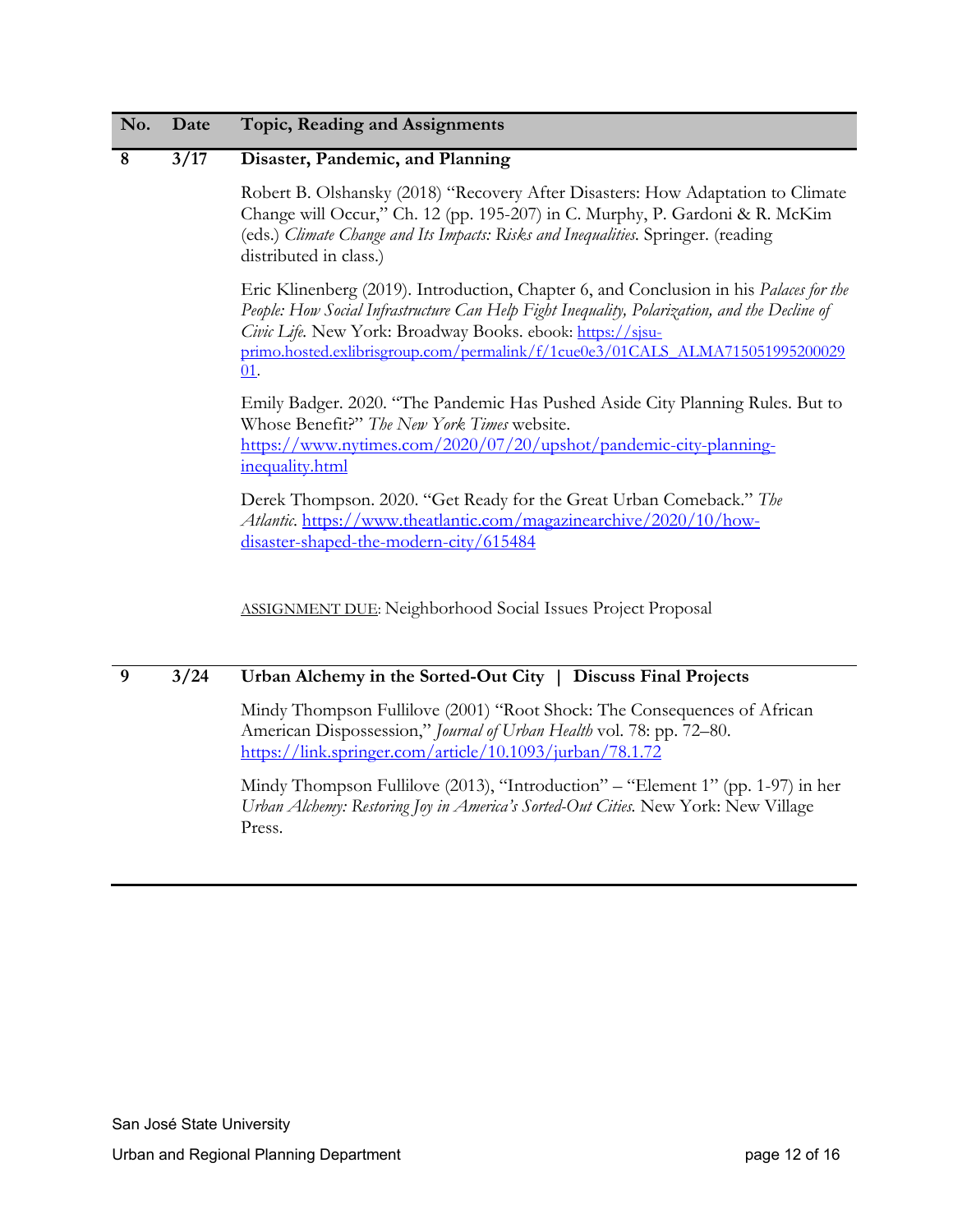# **3/31** SJSU Spring Break

**No Class. This week, in addition to keeping up on the Fullilove (see next week), take a look at some examples and methodological writings about community-based research, all available in a module on Canvas:**

[Student work example:] Natalie Fakhreddine (2017) "Investigating Gentrification and Exclusion in Bay View Hunters Point." student term paper, URBP 233. Available on Canvas.

[Student work example:] Brandon Wofford-Asuncion (2017) "The Excelsior: Growing Pains of Being Ever Upward. Investigating Gentrification and Exclusion in Bay View Hunters Point." student term paper, URBP 233. Available on Canvas.

Mario Luis Small (2006). *Villa Victoria: The Transformation of Social Capital in a Boston Barrio*. (Peruse this book enough to learn what it is about, see the approach, style, and findings, and also check out the excellent Methodological Appendix at the end.) eBook online via library: [https://sjsu-](https://sjsu-primo.hosted.exlibrisgroup.com/permalink/f/1cue0e3/01CALS_ALMA51439670130002901)

[primo.hosted.exlibrisgroup.com/permalink/f/1cue0e3/01CALS\\_ALMA514396701](https://sjsu-primo.hosted.exlibrisgroup.com/permalink/f/1cue0e3/01CALS_ALMA51439670130002901) [30002901](https://sjsu-primo.hosted.exlibrisgroup.com/permalink/f/1cue0e3/01CALS_ALMA51439670130002901)

Gordon Douglas (2012) "Cultural Expectations and Urban Development," *Sociological Perspectives* vol. 55(1): pp. 213-36. [https://sjsu](https://sjsu-primo.hosted.exlibrisgroup.com/primo-explore/fulldisplay?docid=TN_wos000304049400011&context=PC&vid=01CALS_SJO&search_scope=EVERYTHING&tab=everything&lang=en_US)[primo.hosted.exlibrisgroup.com/primo](https://sjsu-primo.hosted.exlibrisgroup.com/primo-explore/fulldisplay?docid=TN_wos000304049400011&context=PC&vid=01CALS_SJO&search_scope=EVERYTHING&tab=everything&lang=en_US)[explore/fulldisplay?docid=TN\\_wos000304049400011&context=PC&vid=01CALS](https://sjsu-primo.hosted.exlibrisgroup.com/primo-explore/fulldisplay?docid=TN_wos000304049400011&context=PC&vid=01CALS_SJO&search_scope=EVERYTHING&tab=everything&lang=en_US) SJO&search\_scope=EVERYTHING&tab=everything&lang=en\_US

Andrew Deener (2016) "The Ecology of Neighborhood Participation and the Reproduction of Political Conflict," *International Journal of Urban and Regional Research*, vol. 40(4): pp. 817-32. [https://www-sciencedirect](https://www-sciencedirect-com.libaccess.sjlibrary.org/science/article/pii/S0264837710001134)[com.libaccess.sjlibrary.org/science/article/pii/S0264837710001134](https://www-sciencedirect-com.libaccess.sjlibrary.org/science/article/pii/S0264837710001134)

Mario Luis Small (2009) "How Many Cases do I need?" (just read the 'First Scenario,' 'Second Scenario' and 'Alternatives,' pp. 11-27), *Ethnography* vol. 10(1). [https://sjsu-](https://sjsu-primo.hosted.exlibrisgroup.com/permalink/f/egdih2/TN_sage_s10_1177_1466138108099586)

[primo.hosted.exlibrisgroup.com/permalink/f/egdih2/TN\\_sage\\_s10\\_1177\\_146613](https://sjsu-primo.hosted.exlibrisgroup.com/permalink/f/egdih2/TN_sage_s10_1177_1466138108099586) [8108099586](https://sjsu-primo.hosted.exlibrisgroup.com/permalink/f/egdih2/TN_sage_s10_1177_1466138108099586)

Peruse: *Social Explorer* website:<https://www.socialexplorer.com/> (look at some data for a neighborhood that interests you)

Peruse: *Anti-Eviction Mapping Project* website:<https://www.antievictionmap.com/>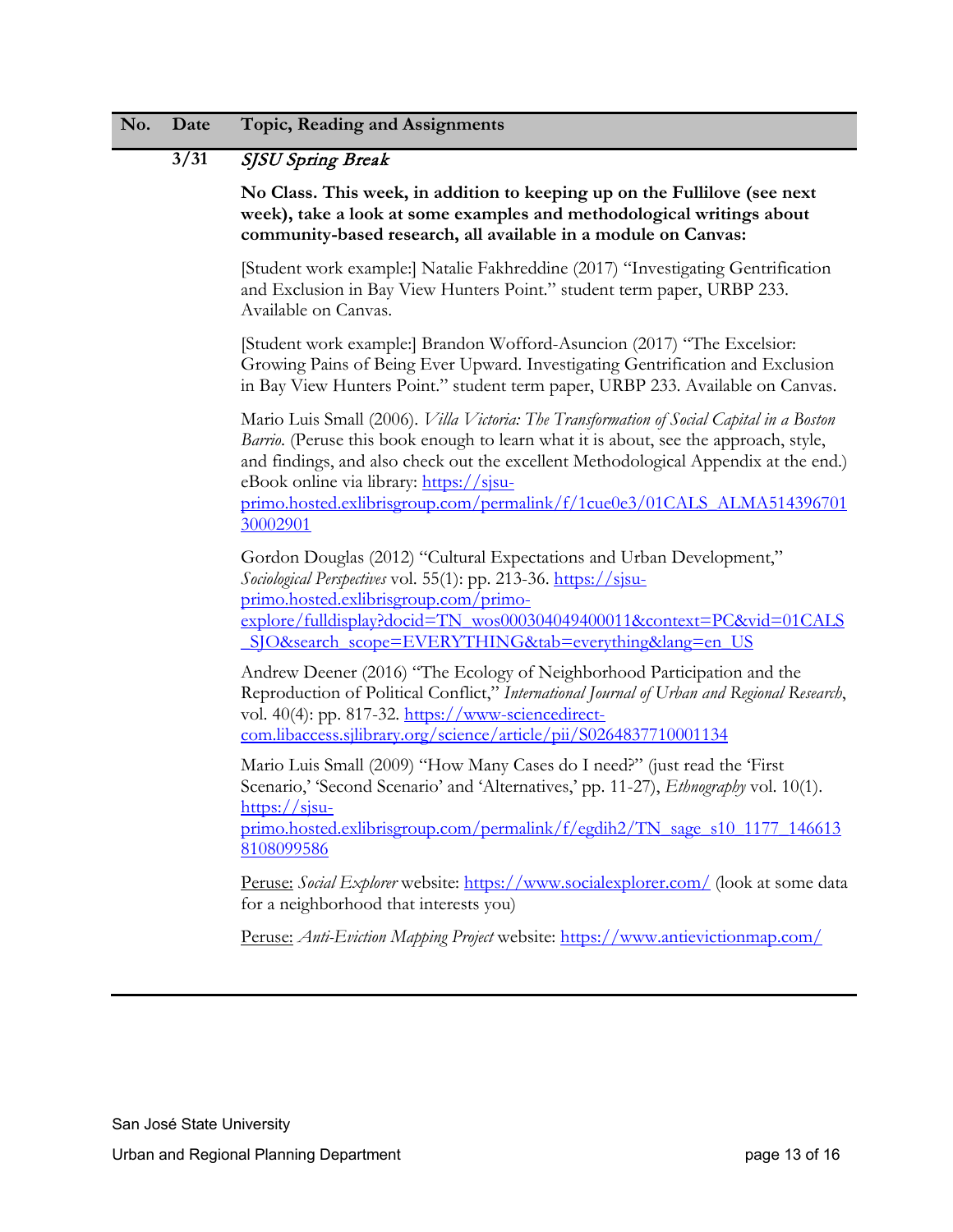| No. | Date | Topic, Reading and Assignments                                                                                                                                                                                                                                                                                                                                                  |
|-----|------|---------------------------------------------------------------------------------------------------------------------------------------------------------------------------------------------------------------------------------------------------------------------------------------------------------------------------------------------------------------------------------|
| 10  | 4/7  | The Elements of Urban Restoration                                                                                                                                                                                                                                                                                                                                               |
|     |      | Mindy Thompson Fullilove (2013), "Element 2" - "Element 7" (pp. 99-224) in her<br>Urban Alchemy.                                                                                                                                                                                                                                                                                |
| 11  | 4/14 | *Special Event at 5pm: Mindy Fullilove on Healing Communities*                                                                                                                                                                                                                                                                                                                  |
|     |      | Finish Fullilove (2013), "Element 7" - "Conclusion" (pp. 225-301) in her Urban<br>Alchemy: Restoring Joy in America's Sorted-Out Cities.                                                                                                                                                                                                                                        |
|     |      | Fullilove (2020), "Introduction," "Ch. 1: Weather Permitting," and "Ch. 12: What<br>Happens Next" in her Main Street: How a City's Heart Connects Us All. New York:<br>New Village Press. (See Canvas)                                                                                                                                                                          |
| 12  | 4/21 | Advocacy, Participation, and Protest II                                                                                                                                                                                                                                                                                                                                         |
|     |      | Paul Davidoff (1965) "Advocacy and Pluralism in Planning" (pp. 426-40) in<br>Fainstein & DeFilippis Readings in Planning Theory.                                                                                                                                                                                                                                                |
|     |      | Ethan Seltzer & Dillon Mahmoudi (2013) "Citizen Participation, Open Innovation,<br>and Crowdsourcing: Challenges and Opportunities for Planning," Journal of Planning<br>Literature 27: 43-60. https://sjsu-primo.hosted.exlibrisgroup.com/primo-<br>explore/fulldisplay?docid=TN_proquest1622295326&context=PC&vid=01CALS<br>SJO&search scope=EVERYTHING&tab=everything⟨=en US |
|     |      | Gordon Douglas (2018) "Ch. 7 Conclusions" (pp. 164-187) in The Help-Yourself City:<br>Legitimacy and Inequality in DIY Urbanism. ebook via library: https://sjsu-<br>primo.hosted.exlibrisgroup.com/primo-<br>$(0.1111 - 1.21 - 1.049170 - 17351744044060700000040)$                                                                                                            |

[explore/fulldisplay?docid=01CALS\\_ALMA71484436070002901&context=L&vid=](https://sjsu-primo.hosted.exlibrisgroup.com/primo-explore/fulldisplay?docid=01CALS_ALMA71484436070002901&context=L&vid=01CALS_SJO&search_scope=EVERYTHING&tab=everything&lang=en_US) 01CALS\_SJO&search\_scope=EVERYTHING&tab=everything&lang=en\_US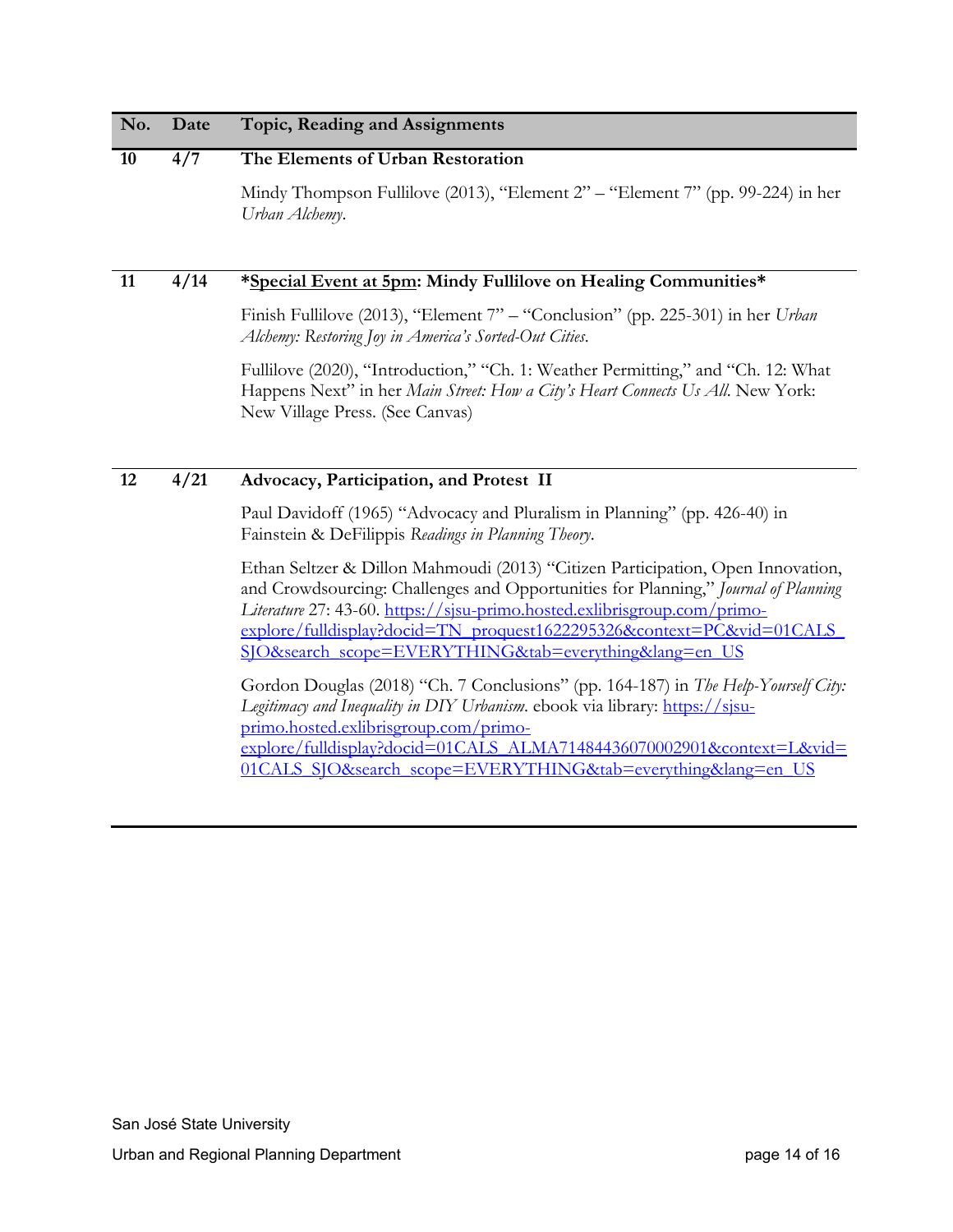#### **13 4/28 Advocacy, Participation, and Protest II**

Andrew Deener (2016) "The Ecology of Neighborhood Participation and the Reproduction of Political Conflict," *International Journal of Urban and Regional Research*, vol. 40(4): pp. 817-32. [https://www-sciencedirect](https://www-sciencedirect-com.libaccess.sjlibrary.org/science/article/pii/S0264837710001134)[com.libaccess.sjlibrary.org/science/article/pii/S0264837710001134](https://www-sciencedirect-com.libaccess.sjlibrary.org/science/article/pii/S0264837710001134)

Matthias Gafni (2020). "Volunteers Create Unapproved Tiny Home Development on Oakland Median," *The San Francisco Chronicle*. [https://www.sfchronicle.com/bayarea/article/Volunteers-build-unapproved-tiny](https://www.sfchronicle.com/bayarea/article/Volunteers-build-unapproved-tiny-home-development-14988501.php)[home-development-14988501.php](https://www.sfchronicle.com/bayarea/article/Volunteers-build-unapproved-tiny-home-development-14988501.php)

Kyle Shelton (2020) "Protests, Public Space, and the Remaking of Cities," Rice University Kinder Institute for Urban Research. [https://kinder.rice.edu/urbanedge/2020/06/15/protests-public-space](https://kinder.rice.edu/urbanedge/2020/06/15/protests-public-space-transportation-inequalities-cities)[transportation-inequalities-cities](https://kinder.rice.edu/urbanedge/2020/06/15/protests-public-space-transportation-inequalities-cities)

Babette Thomas (2020) "The Art of An Uprising: Paint And Plywood Memorialize George Floyd," *NPR* website. [https://www.npr.org/2020/12/20/945432104/the](https://www.npr.org/2020/12/20/945432104/the-art-of-an-uprising-paint-and-plywood-memorialize-george-floyd)[art-of-an-uprising-paint-and-plywood-memorialize-george-floyd](https://www.npr.org/2020/12/20/945432104/the-art-of-an-uprising-paint-and-plywood-memorialize-george-floyd)

#### **14 5/5 What Can Planning (and Planners) Do?**

Campbell, Tait, and Watkins (2014) "Is there Space for Better Planning in a Neoliberal World?" Ch. 10 (pp. 191-116) in Fainstein & DeFilippis *Readings in Planning Theory*.

Susan Fainstein (2013) "Spatial Justice in Planning" (pp 261-74) in Fainstein & DeFilippis *Readings in Planning Theory*.

June Manning Thomas (2008) "The Minority-Race Planner in the Quest for a Just City," Ch. 22 (441-61) in Fainstein & DeFilippis *Readings in Planning Theory*.

Causa Justa : Just Cause (2016) "Development without Displacement: Resisting Gentrification in the Bay Area" policy report: [https://cjjc.org/publication/development-without-displacement-resisting](https://cjjc.org/publication/development-without-displacement-resisting-gentrification-in-the-bay-area/)[gentrification-in-the-bay-area/](https://cjjc.org/publication/development-without-displacement-resisting-gentrification-in-the-bay-area/)

Listen online to the 2019 episode "Georgism vs YIMBYism Debate: Opponent Sonja Trauss" from *The Henry George Program*: [http://seethecat.org/ep/2019-05-](http://seethecat.org/ep/2019-05-02.html) [02.html](http://seethecat.org/ep/2019-05-02.html)

#### **15 5/12 Final Presentations | 'Celebrate Your Accomplishments'**

#### **5/19** \*Final Papers due by Midnight on May 19\*